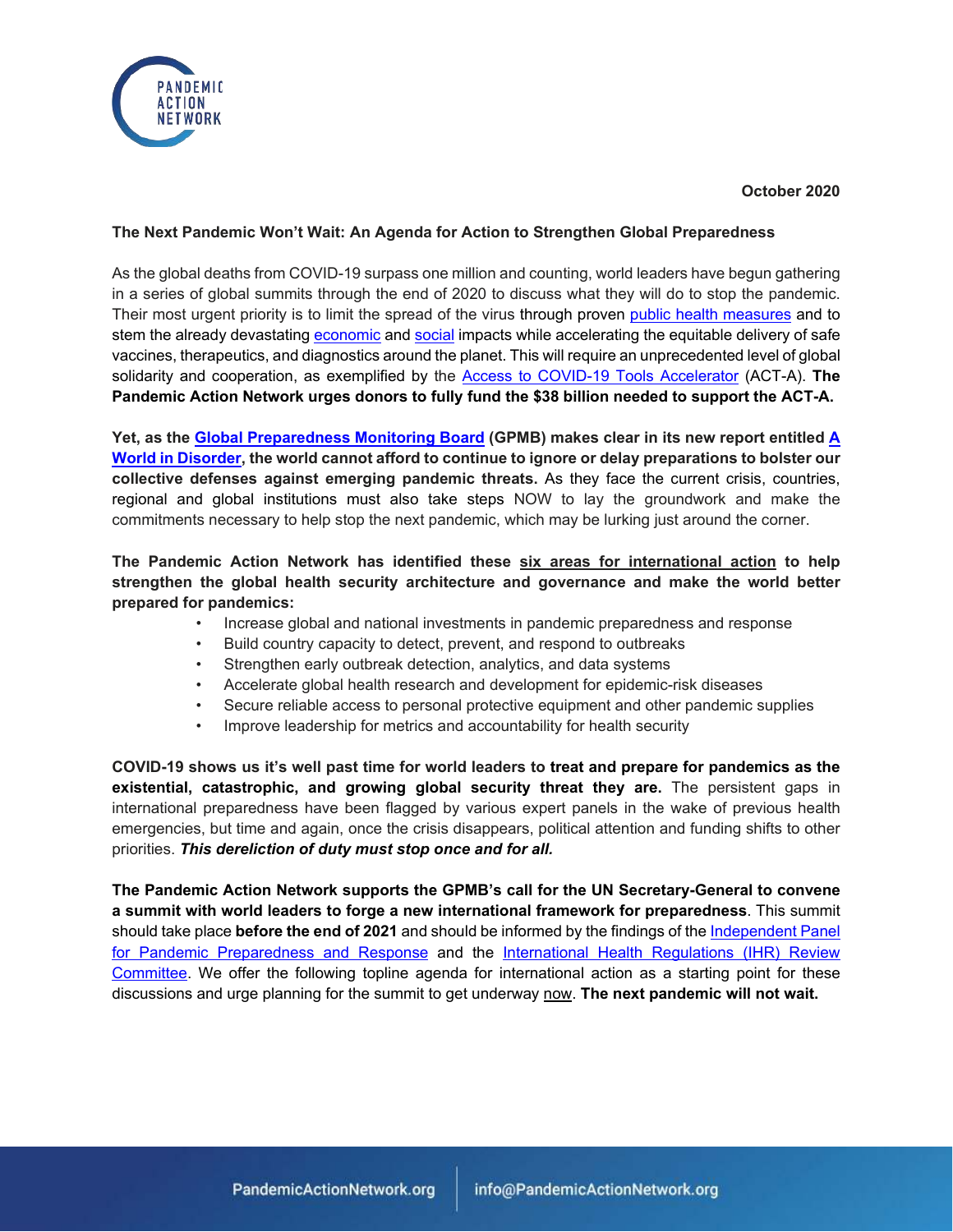

#### **Major Gaps in Global Pandemic Preparedness Today**

**Prior to the onset of COVID-19, there was mounting [evidence](https://www.ghsindex.org/) that no country in the world was fully prepared for a pandemic**. Numerous global [expert commissions and panels](https://apps.who.int/gpmb/high-level-commissions-on-preparedness.html) called out these collective failures by the international community and made recommendations on what the world should do to help prevent the next pandemic. While these reports have led to some [improvements](https://www.csis.org/analysis/advice-independent-panel-pandemic-preparedness-and-response) in the international response system over time, by and large the pandemic preparedness agenda has repeatedly been given short shrift by political leaders and policymakers.

**The case for investing in pandemic preparedness has never been more clear, yet it remains severely underfunded.** Beyond the growing human [toll](https://coronavirus.jhu.edu/map.html) of the pandemic, government spending in response to COVID-19 has already exceede[d \\$11 trillion;](https://apps.who.int/gpmb/assets/annual_report/GPMB_AR_2020_EN.pdf) these costs will mount as the pandemic looks likely to continue well into 2021. According to the [World Bank,](https://www.worldbank.org/en/news/press-release/2020/06/08/covid-19-to-plunge-global-economy-into-worst-recession-since-world-war-ii#:%7E:text=WASHINGTON%2C%20June%208%2C%202020%20%E2%80%94,shrink%20by%205.2%25%20this%20year.) the global economy is projected to contract by 5.2 percent in 2020 alone. In comparison, recent estimates put the cost for countries to build and/or strengthen their core [capacities](https://jamanetwork.com/journals/jama/fullarticle/2770891) for preparedness at an additional [\\$5 per capita](https://www.mckinsey.com/%7E/media/McKinsey/Industries/Public%20and%20Social%20Sector/Our%20Insights/Not%20the%20last%20pandemic%20Investing%20now%20to%20reimagine%20public%20health%20systems/Not-the-last-pandemic-Investing-now-to-reimagine-public-health-systems-F.pdf) annually — a tiny fraction of the costs wrought by the COVID-19 pandemic to date. Nevertheless, most national preparedness plans lay neglected, without [incentives](https://www.csis.org/analysis/harnessing-multilateral-financing-health-security-preparedness) to prioritize global health security in domestic budgeting cycles or international assistance. The preparedness gaps are particularly acute in low- and lower-middle-income countries (LMICs), with the weakest health systems, limited fiscal space, and competing development needs — all of which have worsened with COVID-19. Just as world leaders created fit-for-purpose financing solutions to drive action on other global challenges such as [AIDS, Tuberculosis and Malaria,](https://www.theglobalfund.org/en/overview/#:%7E:text=The%20Global%20Fund%20to%20Fight%20AIDS%2C%20Tuberculosis%20and%20Malaria%20was,to%20defeat%20these%20three%20diseases.) [childhood vaccines,](https://www.gavi.org/our-alliance/about) [climate change,](https://www.climateinvestmentfunds.org/) and [maternal and child health,](https://www.globalfinancingfacility.org/) it's time for a global financing initiative dedicated to bolstering preparedness for emerging pandemic threats.

**Digital health solutions have never been more promising, yet much of the world is still flying blind when it comes to predicting and managing pandemics.** While some countries are applying cutting-edge outbreak science to guide decision-making during the COVID-19 pandemic, this crisis has shown that big gaps still exist in our global capacity to access robust data and ensure timely information sharing to drive strategic decision-making and response. Without data that is up-to-date, complete, and actionable, decision-makers are left with little confidence and are hindered in their response. Testing has been unevenly available among countries, and infectious disease forecasting capabilities remain in an early stage of development. Outbreak science is highly fragmented and underfunded with tremendous untapped potential. Targeted, sustained, and substantial investments in modernized data acquisition and analytics could transform national and global abilities to guide more effective outbreak response efforts.

**Humanity's reliance on rapid scientific innovation has never been greater, yet the global approach to research and development (R&D) for epidemic-risk diseases remains highly fragmented and dependent on market forces.** To combat COVID-19, scientists around the globe are scrambling to develop and deploy new diagnostics, therapeutics, vaccines, and other medical countermeasures and tools in record time to flatten the pandemic curve and shore-up overburdened and fragile health systems. R&D for health technologies — along with research to understand the biological, epidemiological, clinical, and social aspects of infections which inform these countermeasures — is vital to enhance the world's capacity to prevent and combat emerging pandemic threats. However, neither are part of the [International Health](https://www.who.int/health-topics/international-health-regulations#tab=tab_1)  [Regulations](https://www.who.int/health-topics/international-health-regulations#tab=tab_1) (IHR) nor the [Global Health Security Agenda](https://ghsagenda.org/) (GHSA). As highlighted in the GPMB [report,](https://apps.who.int/gpmb/assets/annual_report/GPMB_AR_2020_EN.pdf) the absence of a pre-established multilateral agreement or framework to develop and share medical countermeasures threatens to prolong the current pandemic and place the world at continued risk for future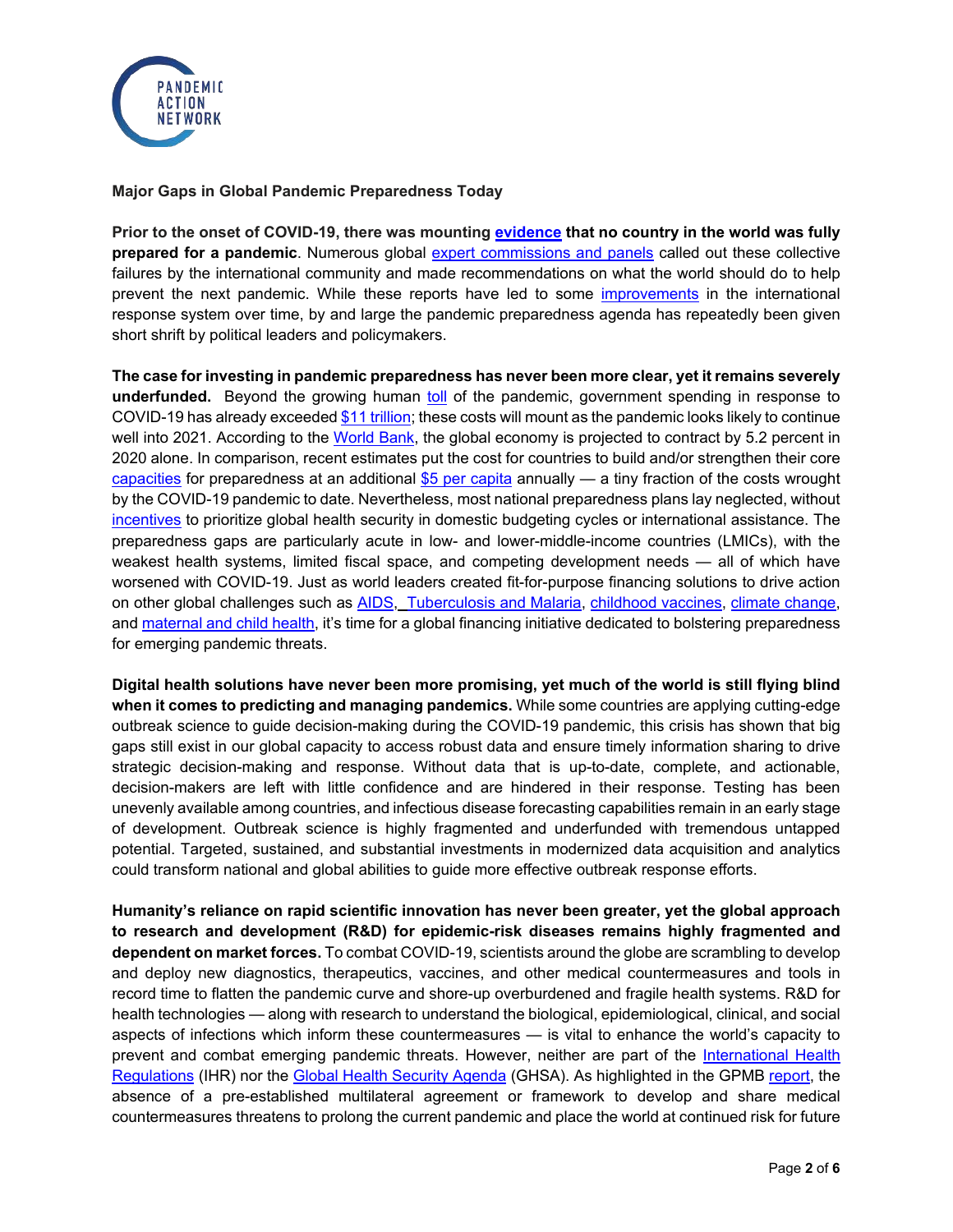

deadly outbreaks. R&D for necessary interventions should be more explicitly included in enhanced global mechanisms and sustainably financed to ensure equitable access and affordability.

**The global marketplace is faster and more hyper-connected than ever before, yet there are massive, persistent shortages and delays in getting personal protective equipment (PPE) and other vital health supplies to frontline health workers.** The global demand for PPE during COVID-19 ha[s grown by](https://www.cidrap.umn.edu/news-perspective/2020/02/who-warns-ppe-shortage-ncov-pace-slows-slightly-china)  [a factor of 100 and prices are up to 20 times higher,](https://www.cidrap.umn.edu/news-perspective/2020/02/who-warns-ppe-shortage-ncov-pace-slows-slightly-china) with [the brunt of the burden carried by countries](https://www.nytimes.com/2020/04/09/world/coronavirus-equipment-rich-poor.html) and communities with the least resources. Although essential PPE are mandatory pandemic commodities, today's dysfunctional PPE marketplace makes it virtually impossible to guarantee protection for all who need it when they need it. Recent [evidence](https://www.globalfinancingfacility.org/new-findings-confirm-global-disruptions-essential-health-services-women-and-children-covid-19) demonstrates that the lack of adequate PPE is causing significant disruptions to both supply and demand of essential health services such as immunizations and attended births, threatening to reverse years of global progress on reducing maternal and child mortality. The global PPE marketplace has demonstrated notable vulnerabilities: manufacturers often require up-front cash payment and high-order minimums that are impossible for LMICs, and many of these countries also lack policy frameworks that set tailored quality standards for market access and distribution. Buyers are fragmented, desperate, and global – with frontline health workers at greatest risk of uneven supply and inequitable distribution.

**Several international mechanisms exist to measure national preparedness and hold governments accountable, yet countries continue to fall short in taking actions highlighted by these tools.** The [IHR](https://www.who.int/health-topics/international-health-regulations#tab=tab_1) Monitoring Framework, [Joint External Evaluations](https://www.who.int/ihr/procedures/joint-external-evaluations/en/) (JEEs), and the [Global Health Security Index](https://www.ghsindex.org/) (GHS Index) may not have predicted country responses to COVID-19, as measured by death rates, but they do identify necessary actions and preparedness gaps. Governments and development partners must not only commit to improving these metrics and indicators, but to using them when prioritizing investments in global health security. Historically, commitments to strengthening epidemic prevention and preparedness are often siloed, not fully integrated into other measures of health assistance, and difficult to track for the purposes of identifying gaps and holding leaders accountable for action. Clear, measurable, and monitorable indicators will help identify the most urgent preparedness gaps and priorities and optimize use of domestic and international resources.

**Embedded in each of these aforementioned gaps is a staggering lack of technical and managerial capacity in many countries to plan for, and implement, effective preparedness and response measures**. From overseeing investments in R&D, training and deployment of a health workforce, and management and distribution of supplies, to improvements in data collection and surveillance capabilities and enhanced capacity to identify and assess preparedness gaps, every country should have adequate technical support to transform resources into the functional capacities necessary to manage a whole-ofgovernment approach to detect, prevent, and respond to outbreaks at their source. These weaknesses are particularly glaring in the poorest countries. To make best use of available funds and ensure money is not left on the table due to weak administrative and organizational capacity, bolstering countries' technical and managerial skills must be a priority for investment, including strengthening governments' ability to plan, prioritize, execute, and report on progress against agreed success metrics.

**Above all, COVID-19 has shown that strong, consistent, and sustained leadership is the driving factor in effective pandemic response and preparedness. We know what needs to be done; what's been missing is the political will to do it. Following are six areas for action by global and national leaders over the next 12 months that will help end this pandemic** *and* **prevent the next one.**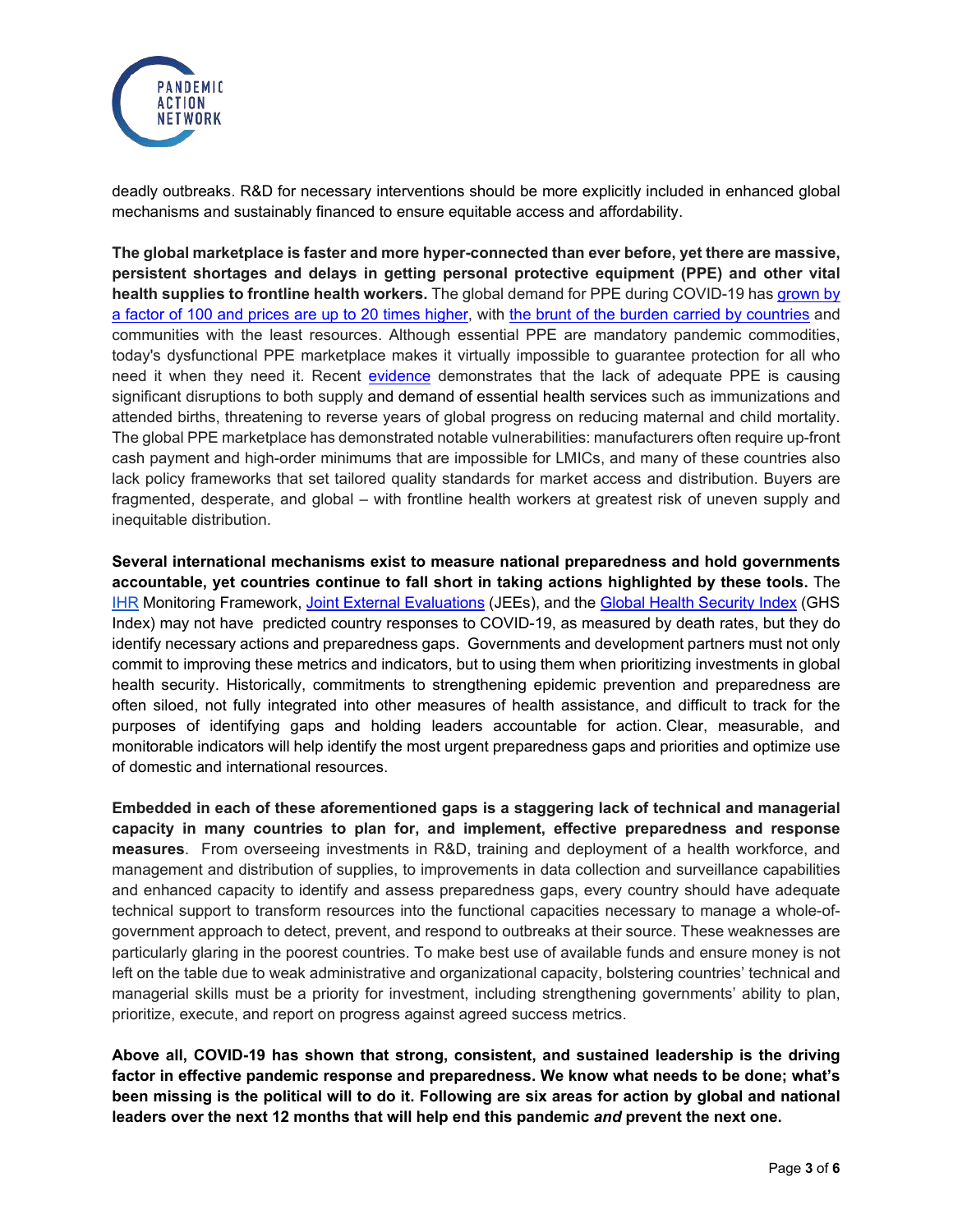

### **An Agenda for International Action**

- **1. Increase Global and National Investments in Pandemic Preparedness and Response**
- *Support the ACT-Accelerator (ACT-A) and fully fund the [\\$38 billion needed](https://www.who.int/publications/i/item/an-economic-investment-case-financing-requirements) by March 2021, prioritizing the immediate need of \$15 billion by the end of 2020:* The total ask for the ACT-A is just 10% of what the global economy is losing every *month* in 2020. This international partnership is the best chance the world has to ensure drugs, vaccines, and tests are developed and distributed equitably and affordably, in a way that will help end COVID-19 as quickly as possible.
- **Establish a [Global Health Security Challenge Fund:](https://media.nti.org/documents/GHS_Challenge_Fund_Concept_Note_FINAL.PDF)** Creating a dedicated global health security financing mechanism will help countries close critical gaps and build country leadership in pandemic preparedness, through disbursing grants and low-cost loans that are managed within a country's national budget. The concept for the Fund, as recommended in multiple reports including from the [Center for Strategic and International Studies,](https://healthsecurity.csis.org/) the [GPMB](https://apps.who.int/gpmb/assets/annual_report/GPMB_AR_2020_EN.pdf) and the [GHS Index,](https://www.ghsindex.org/) would prioritize support for LMICs with the greatest need that have undertaken a rigorous assessment of their preparedness gaps. The Fund could catalyze investments from domestic resources, multilateral development banks, governments, bilateral donors, and the private sector geared toward specific, measurable benchmarks. Recent estimates have put the cost of preparedness at an additional \$5 per person, per year. The initial fund capitalization should be commensurate with the global challenge and based on a thorough and rigorous costing analysis aligned with existing health security tools and recommendations, including the **GHSA 2024 Framework**.
- *Convene the first UN High-Level Summit on Pandemic Preparedness by the end of 2021:* The summit should be informed by the findings of the [Independent Panel for Pandemic](https://www.theindependentpanel.org/)  [Preparedness and Response](https://www.theindependentpanel.org/) (IPPR) and the [IHR](https://www.who.int/teams/ihr/ihr-review-committees/covid-19) Review Committee. As called for by the GPMB, the Summit goal should be to forge a new international preparedness framework and hold every government to account to lay out their enhanced national action plans and announce funding commitments toward implementing those plans.

# **2. Build programmatic and technical capacity of countries to detect, prevent, and respond to outbreaks**

- *Allocate a portion of preparedness funding to build country-level programmatic and managerial capacity:* A target five percent of preparedness funding would help strengthen Ministries of Health and other relevant ministries' programmatic and managerial capacity to design, swiftly implement, and robustly evaluate preparedness programs. This allocation would accelerate the disbursement of preparedness funds at the country level, build the skills necessary to maximize the impact of these investments on the ground, and build greater confidence for ongoing support by increasing transparency around investments.
- *Strengthen regional and global networks of institutions designed to facilitate technical assistance and peer-to-peer exchanges to countries in their efforts to strengthen preparedness***:** WHO's [Global Strategic Preparedness Networks](https://extranet.who.int/sph/) initiative should be supported to build a standing network of technical institutions and partners able to deploy experts to countries to accelerate the transfer of technical knowledge and skills, and translate normative guidance into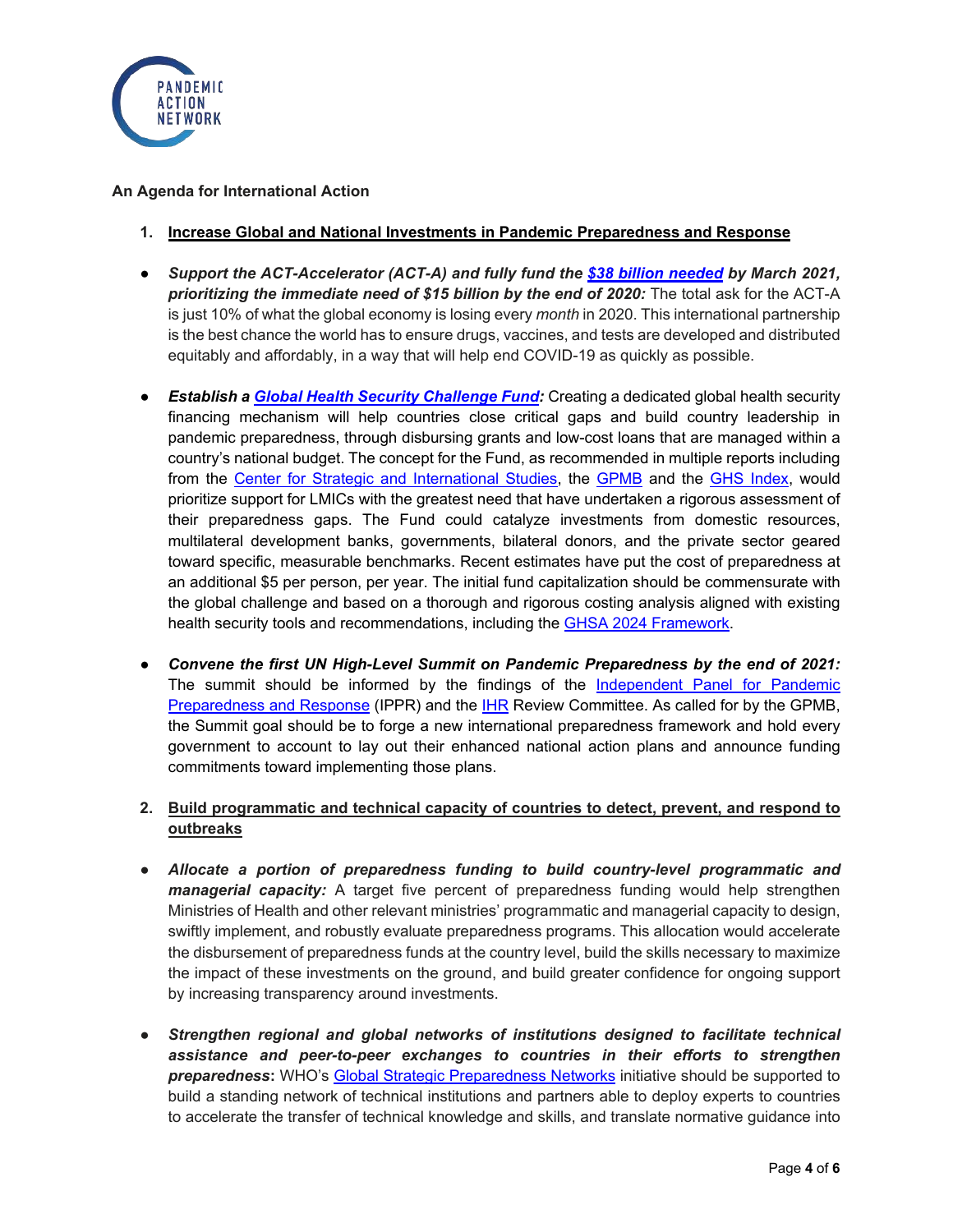

country action. The [GHSA](https://ghsagenda.org/) could also be supported to promote country-level best practices and foster peer-to-peer exchanges between countries facing similar preparedness challenges.

### **3. Strengthen early outbreak detection, analytics, and data systems**

- *Enhance global data access initiatives for outbreak detection and prevention***:** To improve the quality and accessibility of both traditional and novel data for outbreak prediction, detection, and response, global leaders should invest in a neutral interface, incentivize timely and quality data collection and use, and learn from recently-created, crowd-sourced data efforts, such as th[e COVID](https://covidtracking.com/)  [Tracking Project](https://covidtracking.com/) and Johns Hopkins University's [COVID-19 Dashboard.](https://coronavirus.jhu.edu/map.html)
- *Modernize national data and analytical capabilities to guide country-level outbreak*  **response:** Revising the [JEEs](https://www.who.int/ihr/procedures/joint-external-evaluations/en/) and [GHS Index](https://www.ghsindex.org/) to include additional metrics will better inform countries' outbreak response decisions. It will also be critical to provide countries with technical support, project management, and funding for data and analytics to enable and support local decision-making on public health interventions for pandemic response.
- *Create a [technology innovation fund](https://drive.google.com/file/d/143Z4jKR6ntPA1hh74nJ5h8ku-X2HCfP2/view) to leverage private sector innovation for global public health data systems***:** This mechanism would capitalize on current engagement from the private sector and create sustained efforts to involve the private sector in building technologies for outbreak analytics. Part of this work will require key stakeholders to expand their data sharing frameworks to incentivize private sector involvement in developing data technologies for global health and pandemic response.

### **4. Accelerate global health research and development for epidemic-risk diseases**

- *Activate a global mechanism that can coordinate and galvanize biomedical research expertise and advance health products to respond to emerging health threats:* This could be achieved by creating a new institution or broadening the mission of an existing mechanism like the [Coalition for Preparedness Innovations](https://cepi.net/) (CEPI).
- *Establish a global framework for health emergencies to coordinate R&D and catalyze capacity-building and preparedness capabilities:* This would ensure that every country has a pathway to access vaccines, therapeutics, diagnostics, and other medical devices to respond to emerging health threats. The framework could be created and incorporated within [GHSA](https://ghsagenda.org/) or any permanent structure coming out of the [ACT-A](https://www.who.int/initiatives/act-accelerator) partnership.
- *Ensure that IHRs and JEEs include R&D capacity-building for medical countermeasures, including diagnostics:* Expanding these tools to include R&D metrics would help countries prioritize, and better plan for, strengthening their R&D capacities.
- **5. Secure reliable access to PPE and other pandemic supplies**
- *Establish a centralized global or regional technical assistance function to support LMICs in accessing financing, business, and technical support for domestic and/or regional production of essential PPE:* This structure would support companies and countries in developing